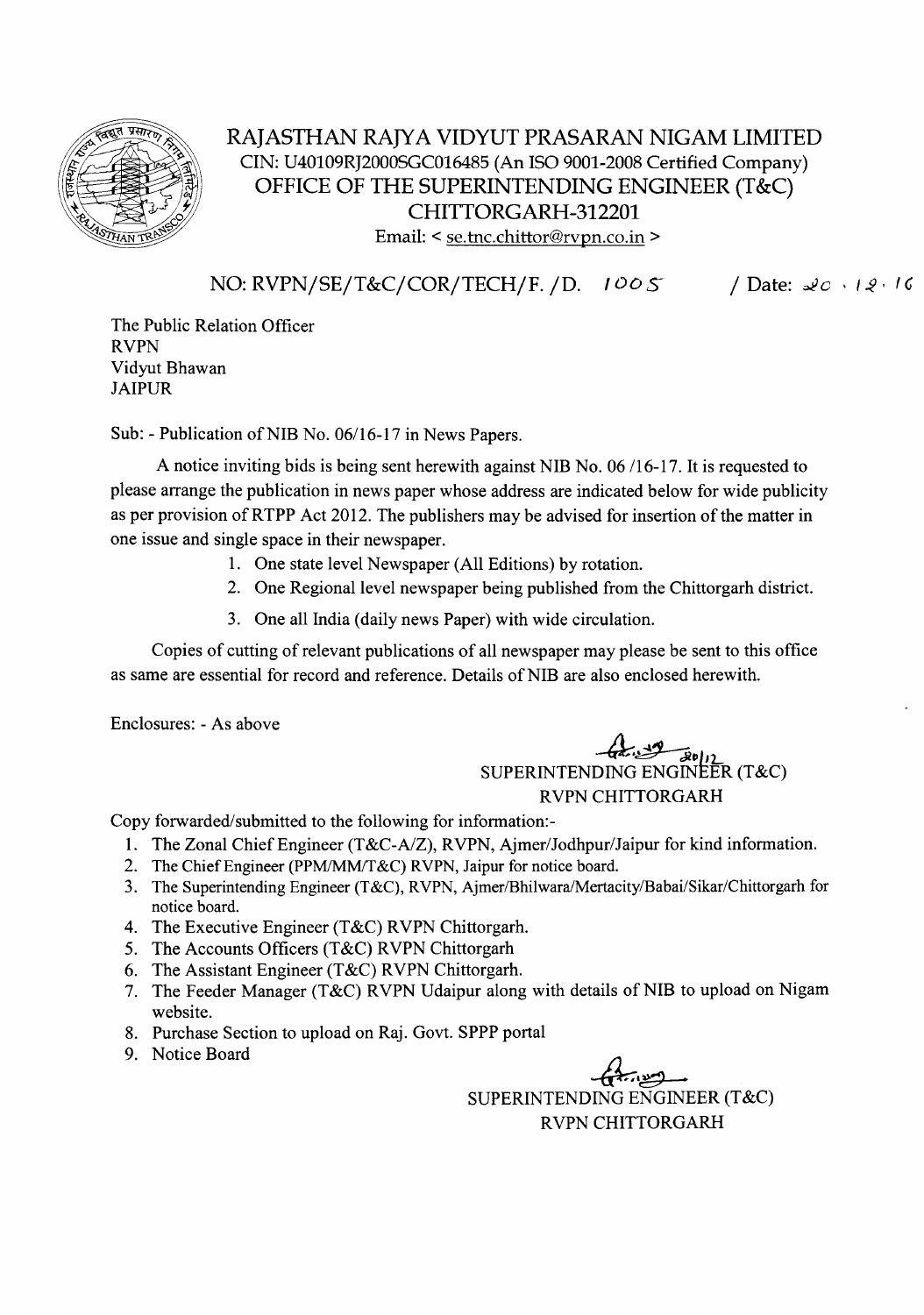

कार्यालय अधीक्षण अभियंता (प्र. व नि.) राजस्थान राज्य विद्युत प्रसारण निगम लिमिटि<del>ड</del> 400 के. वी. जी. एस. एस. परिसर ग्राम मांदलदा कपासन रोड fili11Sd 1*q;-312201*

# <u>निविदा सूचना संख्या 6/2016-17</u>

अनुभवी / पंजीकृत / मान्य निविदाकारों से अधीक्षण अभियंता (प्र. व नि. ) चित्तोड़गढ़ के अधीन निविदा संख्या 6 / 2016 - 17 (132 के वी S/C कपासन - भोपालसागर लाइन जिला - चितोइगढ़ का निर्माण) में वर्णित कार्य के लिए निर्धारित प्रपत्र में इ-प्रोक्योरमेंट प्रक्रिया से ऑन-लाइन निविदा आमंत्रित की जाती हैं।  $f$ निविदा से सम्बंधित समस्त विवरण वेबसाइट http://eproc.rajasthan.gov.in, www.energy.rajasthan.gov.in/rvpnl एवं http://sppp.raj.nic.in पर उपलब्ध हैं।

> .<br>अधीक्षण अभियंता (प्र. व नि.) राजस्थान राज्य विद्युत प्रसारण ानगम लामाटः चित्तौडगढ़

प्रकाशन के लिए नहीं

 $67.22$ 

अधीक्षण अभियंता (प्र. व नि.) राजस्थान राज्य विद्युत प्रसारण निगम लिामाटः चित्तौडगढ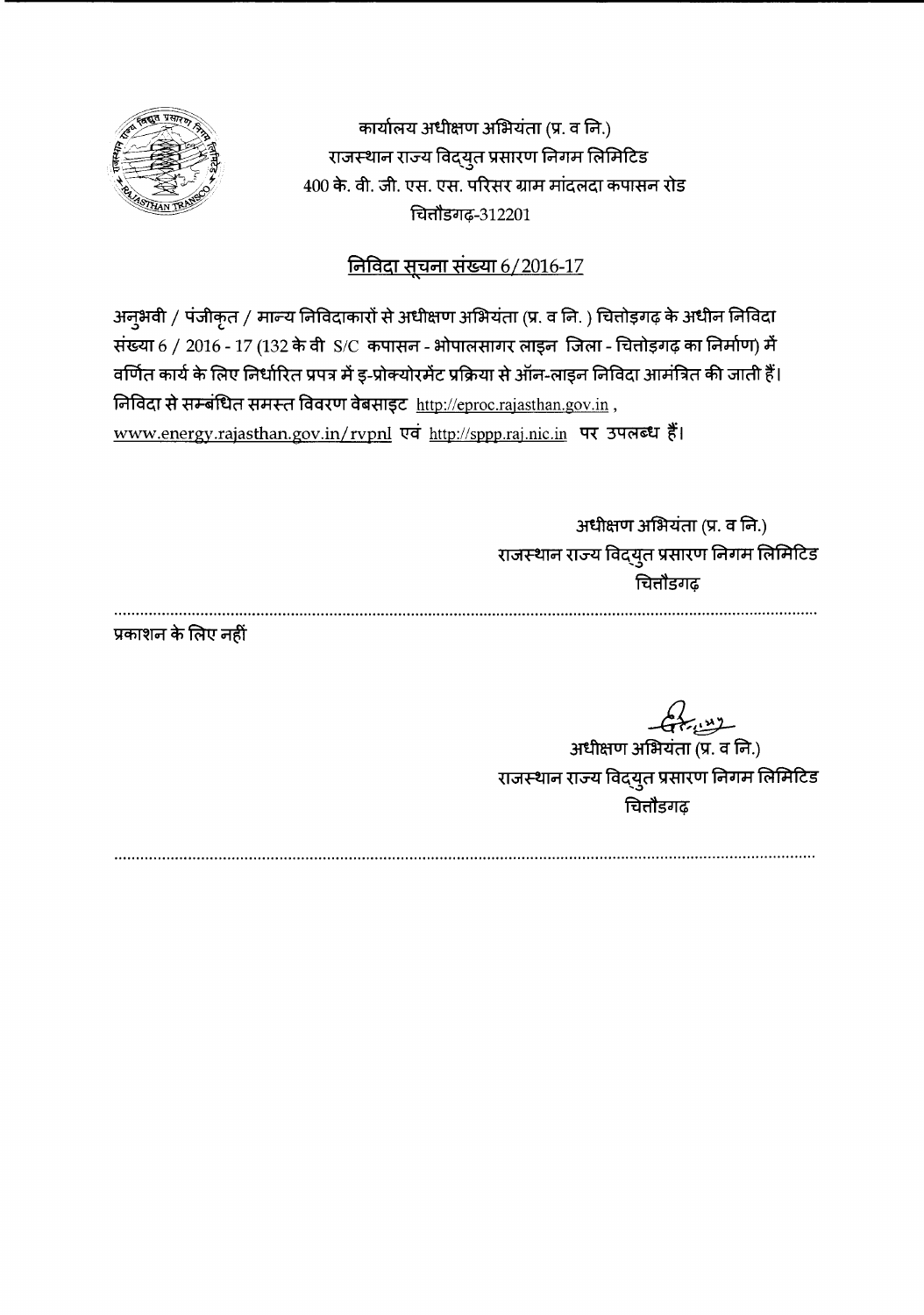#### NOTE:

1. The bidders are requested to submit their bids prior to last date of submission to avoid Non-submission of their bids up to prescribed date due to non-availability of *I* hanging of website at last moments. The date of submission of bids will not be extended if system is hung up in last hours or congestion.

2. Furnishing of Bid Security / Exemption certificate is essential otherwise the electronic bid will not be opened.

3. (i) The bidder will have to deposit prescribed cost of Bid specification by DD/Banker's cheque of schedule Bank payable at Chittorgarh in favour of Accounts Officer (T&C) RRVPNL Chittorgarh up to stipulated date & time in the office of the S.E (T&C), RVPN, Chittorgarh.

(ii) The bidder will have to deposit prescribed Bid Security by DD/Banker's Cheque of schedule Bank payable at Chittorgarh in favour of Accounts Officer (T&C) RRVPNL Chittorgarh up to stipulated date & time in the office of the S.E (T&C), RVPN, Chittorgarh.

(iii) The bidder will have to submit prescribed processing fee by DD/Banker's Cheque of schedule Bank in favour of M.D, RISL payable at Jaipur up to stipulated date & time in the office of the SE(T&C), RVPNL, Chittorgarh.

4. Bid security is to be furnished also by the Vendors registered with the NIGAM.

5. The Central and State Govt. undertaking/Corporationsand companies are exempted from furnishing of bid security. However, they have to upload copy of certificate/documentary evidence in support of their being Govt. undertaking, with their bid.

6. Offers of bids without relevant documents with respect to qualifying requirements shall not be considered.

7. The Bid documents can be downloaded from web site http://eproc.rajasthan.gov.in. Details of this Bid notification and prequalification criteria can also be seen in NIT exhibited on website www. rvpn.co.in and http://sppp.raj.nic.in. Bids are to be submitted online in electronic format only on website http://eproc.rajasthan.gov.in.

8. The bidders who are interested in bidding can download Bid documents from http://eproc.rajasthan.gov.in up to the stipulated date & time.

9. Bidders who wish to participate in this Bid will have to register on http://eproc.rajasthan.gov.in (bidders registered on eproc.rajasthan.gov.in before 30.09.2011 need to register again). To participate in online Bids, bidders will have to procure Digital Signature Certificate (Type-II or Type-III) as per Information Technology Act-2000 by using which they can sign their electronic bids. Bidders can procure the same from any CCA approved certifying agency i.e TCS, Safecrypt, Ncode etc. or they may contact e-Procurement Cell, Department of IT & C, Government of Rajasthan for future assistance. Bidders who already have a valid Digital Certificate need not to procure a new Digital Certificate.

for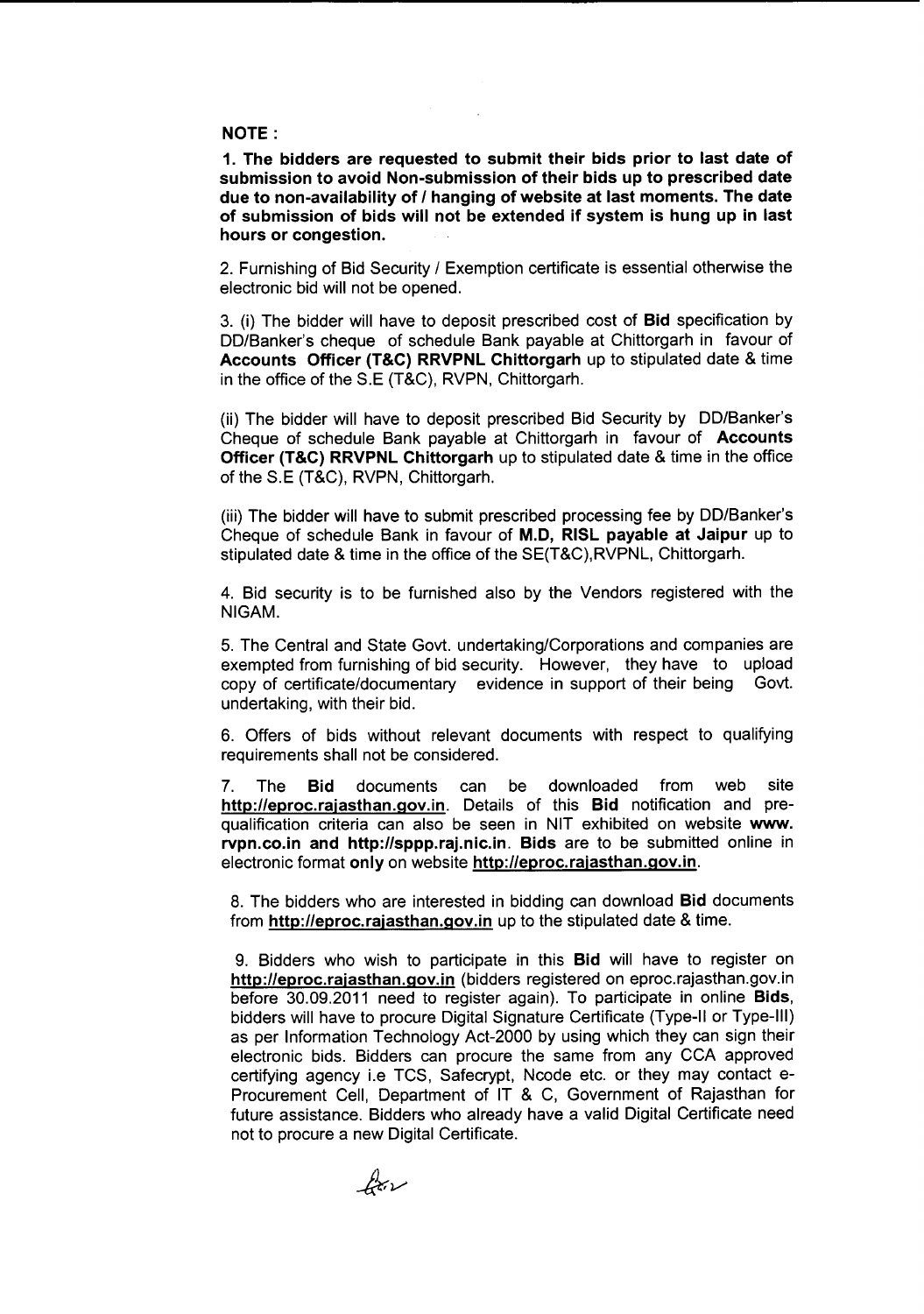

RAJASTHAN RAJYA VIDYUT PRASARAN NIGAM LIMITED CIN: U40109RJ200OSGC016485(An ISO 9001-2008Certified Company) OFFICE OF THE SUPERINTENDING ENGINEER (T&C) CHITTORGARH-312201 Email: < se.tnc.chittor@rvpn.co.in >

### **BID SPECIFICATION NO. RVPN/SE/T&C/CORI** *TN-06/16-17*

Bids are hereby invited in **e-Bid** system for construction of following transmission line on labour contract basis. Bids are to be submitted online in electronic format on website http://eproc.rajasthan.gov.in. The bid document/ specification can be downloaded from above mentioned website.

## **GENERAL DETAIL OF WORKS:**

| $\mathbf{A}$ | NIB No.                                                                                                              | RVPN/SE/T&C/COR/TN-06/16-17                                                        |
|--------------|----------------------------------------------------------------------------------------------------------------------|------------------------------------------------------------------------------------|
| в            | <b>Work Description</b><br>(Construction of 132<br>KV transmission line<br>contract<br>labour<br><b>on</b><br>basis) | 132KV S/C Kapasan-Bhopalsagar line for 132KV<br>GSS Bhopalsagar (approx. 14.5 KMs) |
| C            | <b>Bid</b><br>οf<br>Cost<br><b>Specification</b>                                                                     | Rs. 5000.00 (Five Thousand Only)                                                   |
| D            | Processing<br>Fee<br><b>RISL</b>                                                                                     | of   Rs. 1000.00 (One Thousand Only)                                               |
| Е            | <b>Bid Security</b>                                                                                                  | Rs. 1.99 Lac Only                                                                  |
| F            | <b>Estimated Cost</b>                                                                                                | Rs. 99.40 Lacs (Approx.)                                                           |
| G            | Validity                                                                                                             | 120 days after the date of Bid Opening                                             |

#### **IMPORTANT DATES:**

| S.No. | Events                        | Date & Time              | Location                      |
|-------|-------------------------------|--------------------------|-------------------------------|
| (i)   | Date of downloading of        | 26.12.16 (1100 Hours) to | http://eproc.rajasthan.gov.ir |
|       | <b>Bid specification</b>      | 16.01.2017 (1700 Hours)  |                               |
| (ii)  | Deposit of Cost of Bid        |                          | Office of the SE (T&C),       |
|       | Specification, Processing     | Up to                    | RVPN, Chittorgarh             |
|       | Fee & Bid Security            | 16.01.2017 (1500         |                               |
|       |                               | Hours)                   |                               |
| (iii) | &<br>time<br>-of<br>Last date |                          | http://eproc.rajasthan.gov.ir |
|       | submission of electronic      | 16.01.17 (1800 Hours)    |                               |
|       | bid                           |                          |                               |
| (iv)  | Opening of Technical Bid      | 17.01.17 (1100 Hours)    | http://eproc.rajasthan.gov.ir |
| (v)   | Opening of Price Bid          | 17.01.17 (1500 Hours)    | http://eproc.rajasthan.gov.ir |

 $\mathbb{A}$